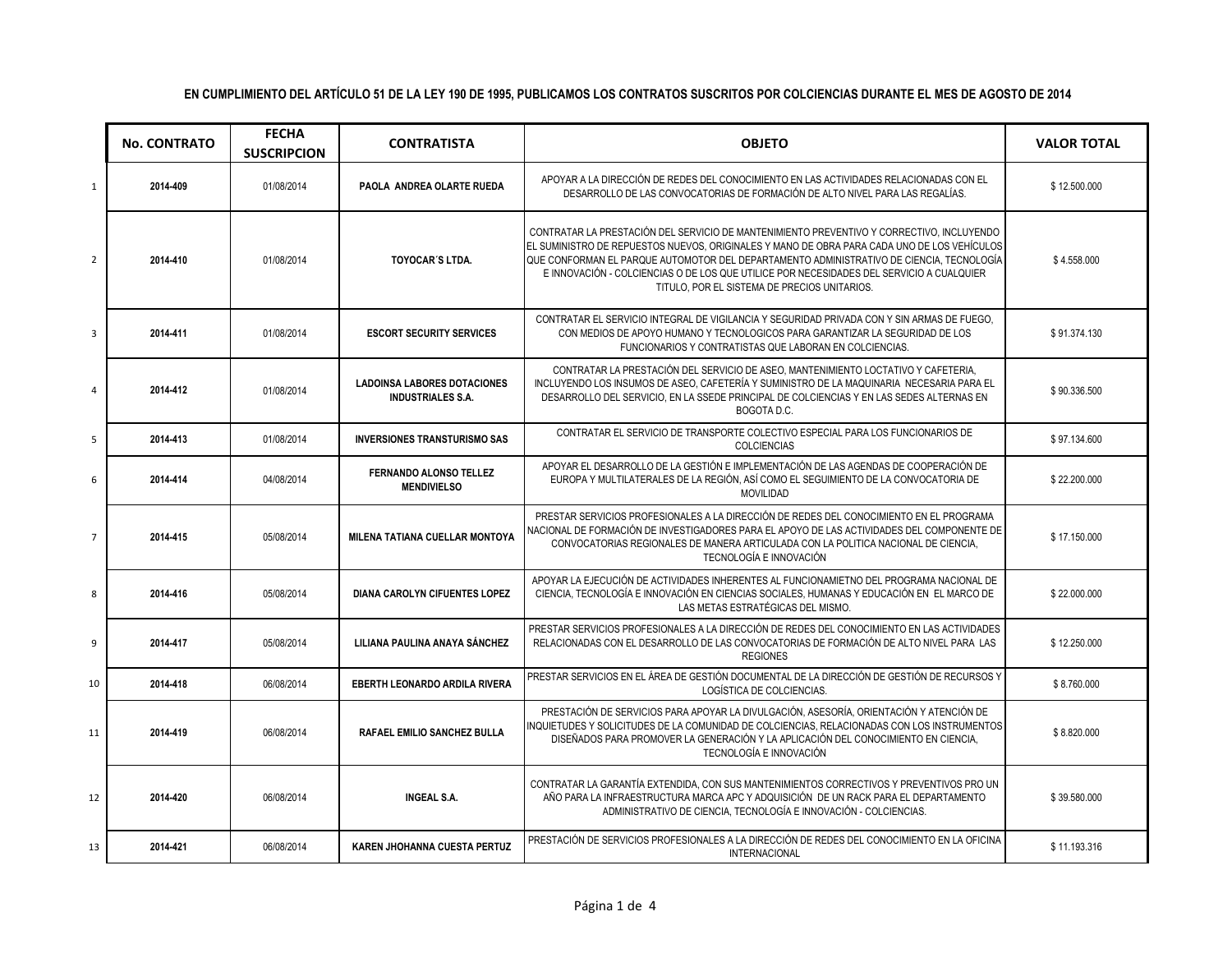|    | <b>No. CONTRATO</b> | <b>FECHA</b><br><b>SUSCRIPCION</b> | <b>CONTRATISTA</b>                                                                       | <b>OBJETO</b>                                                                                                                                                                                                                                                                                                   | <b>VALOR TOTAL</b> |
|----|---------------------|------------------------------------|------------------------------------------------------------------------------------------|-----------------------------------------------------------------------------------------------------------------------------------------------------------------------------------------------------------------------------------------------------------------------------------------------------------------|--------------------|
| 14 | 2014-422            | 06/08/2014                         | UNIVERSIDAD MANUELA BELTRÁN - UMB                                                        | AUNAR ESFUERZOS PARA LA REALIZACIÓN DEL EVENTO "II CONGRESO INTERNACIONAL DE INVESTIGACIÓN<br>EN FONOAUDIOLOGÍA"                                                                                                                                                                                                | \$24.020.000       |
| 15 | 2014-423            | 06/08/2014                         | <b>ESCUELA COLOMBIANA DE CARRERAS</b><br><b>INDUSTRIALES</b>                             | AUNAR ESFUERZOS PARA LA REALIZACIÓN DEL EVENTO "CONGRESO INTERNACIONAL DE ESTUDIOS<br>AMBIENTALES ECCU 2014"                                                                                                                                                                                                    | \$154.843.000      |
| 16 | 2014-424            | 06/08/2014                         | <b>CENTRO DE BIOINFORMÁTICA Y</b><br><b>BIOLOGÍA COMPUTACIONAL DE</b><br><b>COLOMBIA</b> | AUNAR ESFUERZOS PARA LA REALIZACIÓN DEL EVENTO "4TO. SUPER COMPUTING AND DISTRIBUTED<br><b>COMPUTING CAMP"</b>                                                                                                                                                                                                  | \$133.063.026      |
| 17 | 2014-425            | 06/08/2014                         | <b>MARIA MIRY PALACIOS MOSQUERA</b>                                                      | PRESTACIÓN DE SERVICIOS PROFESIONALES A LA DIRECCIÓN DE GESTIÓN DE RECURSOS Y LOGÍSTICA EN<br>EL SEGUIMIENTO FINANCIERO DE CONVENIOS Y CONTRATOS Y LA LIQUIDACIÓN DE LOS MISMOS                                                                                                                                 | \$24.333.333       |
| 18 | 2014-426            | 12/08/2014                         | <b>CORPORACIÓN AIKEN</b>                                                                 | AUNAR ESFUERZOS PARA LA REALIZACIÓN DEL EVENTO "FERIA TECNO CULTURAL DEL CARIBE (EDAYS2014)"                                                                                                                                                                                                                    | \$125.486.900      |
| 19 | 2014-427            | 12/08/2014                         | SOCIEDAD COLOMBIANA DE CIENCIAS<br>QUÍMICAS                                              | AUNAR ESFUERZOS PARA LA REALIZACIÓN DEL EVENTO "CONGRESO LATINOAMERICANO DE<br>CROMATOGRAFÍA XV COLACRO"                                                                                                                                                                                                        | \$466.358.330      |
| 20 | 2014-428            | 12/08/2014                         | UNIVERSIDAD AUTONOMA DEL CARIBE                                                          | AUNAR ESFUERZOS PARA LA REALIZACIÓN DEL EVENTO "III SIMPOSIO DE NEUROCIENCIA COGNITIVA Y<br>SOCIAL: DEMENCIAS NEURODEGENERATIVAS"                                                                                                                                                                               | \$25.500.000       |
| 21 | 2014-429            | 12/08/2014                         | UNIVERSIDAD PONTIFICIA BOLIVARIANA<br><b>SECCIONAL MEDELLÍN</b>                          | AUNAR ESFUERZOS PARA LA REALIZACIÓN DEL EVENTO "CONGRESO IBEROAMÉRICANO DE BIOÉTICA E<br>INVESTIGACIÓN"                                                                                                                                                                                                         | \$60.000.000       |
| 22 | 2014-430            | 12/08/2014                         | UNIVERSIDAD DE SANTANDER                                                                 | AUNAR ESFUERZOS PARA LA REALIZACIÓN DEL EVENTO "SEMANA DE DIVULGACIÓN CIENTÍFICA<br>INSTITUCIONAL - UDES CÚCUTA - PROCESOS DE INVESTIGACIÓN EN SALUD Y ADMINISTRACIÓN PARA EL<br>DESARROLLO EN ZONA DE FRONTERA"                                                                                                | \$71.276.000       |
| 23 | 2014-431            | 12/08/2014                         | NICOLE XIOMARA PARRA LOPEZ                                                               | APOYAR AL DEPARTAMENTO ADMINISTRATIVO DE CIENCIA. TECNOLOGÍA E INNOVACIÓN EN EL<br>CUMPLIMIENTO DE LAS FUNCIONES ASIGNADAS EN SU CONDICIÓN DE SECRETARIA TÉCNICA DEL ÓRGANO<br>COLEGIADO DE ADMINISTRACIÓN Y DECISIÓN (OCAD) DE FONDO DE CIENCIA, TECNOLOGÍA E INNOVACIÓN<br>DEL SISTEMA GENENERAL DE REGALÍAS. | \$8.400.000        |
| 24 | 2014-432            | 12/08/2014                         | CAROL KELLY CASTILLO BORJA                                                               | APOYAR JURÍDICAMENTE AL DEPARTAMENTO ADMINISTRATIVO DE CIENCIA, TECNOLOGÍA E INNOVACIÓN EN<br>EL EJERCICIO DE LA SECRETARIA TÉCNICA DEL ÓRGANO COLEGIADO DE ADMINISTRACIÓN Y DECISIÓN<br>(OCAD) DE FONDO DE CIENCIA, TECNOLOGÍA E INNOVACIÓN DEL SISTEMA GENENERAL DE REGALÍAS.                                 | \$28,000,000       |
| 25 | 2014-433            | 13/08/2014                         | <b>FUNDACIÓN UNIVERSIDAD DE BOGOTÁ</b><br>JORGE TADEO LOZANO                             | AUNAR ESFUERZOS PARA LA REALIZACIÓN DEL EVENTO "CICLO DE CONFERENCIAS Y TALLERES SOBRE<br>INNOVACIÓN ARTE Y NEGOCIOS"                                                                                                                                                                                           | \$45.796.200       |
| 26 | 2014-434            | 13/08/2014                         | <b>FUNDACIÓN UNIVERSITARIA</b><br>PANAMERICANA                                           | AUNAR ESFUERZOS PARA LA REALIZACIÓN DEL EVENTO "I DESAFÍO PARA EL DESARROLLO DE SOFTWARE<br>EDUCATIVO, HACIENDO USO DE HERRAMIENTAS WEB 2,0 Y SOFWTARE LIBRE"                                                                                                                                                   | \$40.643.000       |
| 27 | 2014-435            | 15/08/2014                         | LAB GROUP COLOMBIA HOTELS S.A.S                                                          | PROVISIÓN LOGÍSTICA PARA LA REALIZACIÓN DEL CURSO CORTO EVALUACIÓN DEL IMPACTO DE<br>PROGRAMAS Y POLÍTICA PÚBLICA - COLCIENCIAS.                                                                                                                                                                                | \$6.669.907        |
| 28 | 2014-436            | 15/08/2014                         | ARIEL IGNACIO NEYVA MORALES                                                              | APOYAR A LA DIRECCIÓN DE REDES DEL CONOCIMIENTO EN EL CUMPLIMIENTO DE LAS LABORES ASIGNADAS<br>A COLCIENCIAS EN SU CONDICIÓN DE SECRETARÍA TÉCNICA DEL ÓRGANO COLEGIADO DE ADMINISTRACIÓN<br>Y DECISIÓN DEL FONDO DE CIENCIA, TECNOLOGÍA E INNOVACIÓN DEL SISTEMA GENERAL DE REGALÍAS                           | \$63.466.666       |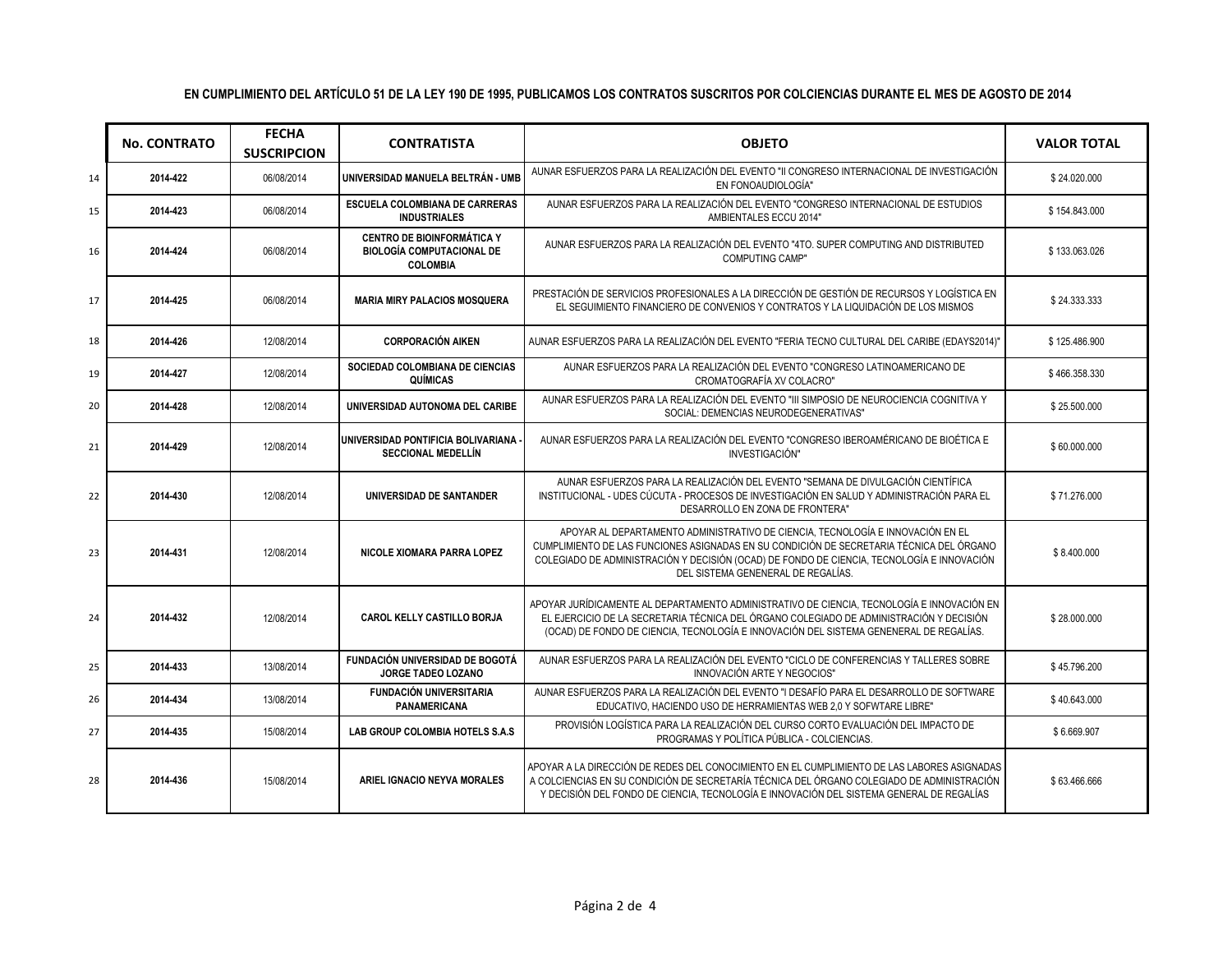|    | <b>No. CONTRATO</b> | <b>FECHA</b><br><b>SUSCRIPCION</b> | <b>CONTRATISTA</b>                                                | <b>OBJETO</b>                                                                                                                                                                                                                                                                                                                                  | <b>VALOR TOTAL</b> |
|----|---------------------|------------------------------------|-------------------------------------------------------------------|------------------------------------------------------------------------------------------------------------------------------------------------------------------------------------------------------------------------------------------------------------------------------------------------------------------------------------------------|--------------------|
| 29 | 2014-437            | 15/08/2014                         | <b>MARIA CLEMENCIA PEÑA MONSALVE</b>                              | APOYAR A LA DIRECCIÓN DE REDES DEL CONOCIMIENTO EN LAS ACTIVIDADES DE RECEPCIÓN,<br>VERIFICACIÓN, EVALUACIÓN, APROBACIÓN Y CONTRATACIÓN DE LOS PROGRAMAS Y PROYECTOS<br>SUSCEPTIBLES DE SER FINANCIADOS CON RECURSOS DEL FONDO DE CIENCIA, TECNOLOGÍA E INNOVACIÓN<br>(FCTI) DEL SISTEMA GENERAL DE REGALIAS (SGR)                             | \$25.540.800       |
| 30 | 2014-438            | 15/08/2014                         | JANNETH ROLDAN SANDOVAL                                           | APOYAR A LA DIRECCIÓN DE REDES DEL CONOCIMIENTO EN LAS ACTIVIDADES DE RECEPCIÓN.<br>VERIFICACIÓN, EVALUACIÓN, APROBACIÓN Y CONTRATACIÓN DE LOS PROGRAMAS Y PROYECTOS<br>SUSCEPTIBLES DE SER FINANCIADOS CON RECURSOS DEL FONDO DE CIENCIA, TECNOLOGÍA E INNOVACIÓN<br>(FCTI) DEL SISTEMA GENERAL DE REGALIAS (SGR)                             | \$25.540.800       |
| 31 | 2014-439            | 15/08/2014                         | JOSEFINA DEL PILAR ANGULO ROSERO                                  | APOYAR LA DIRECCIÓN DE REDES DEL CONOCIMIENTO EN LA RECEPCIÓN, VERIFICACIÓN Y EVALUACIÓN DE<br>LOS PROYECTOS  A FINANCIARSE CON RECURSOS DEL FONDO DE CIENCIA, TECNOLOGÍA E INNOVACIÓN DEL<br>SISTEMA GENERAL DE REGALÍAS, DE CONFORMIDAD CON LO ESTABLECIDO EN LA LEY 1530 DE 2012, EL<br>DECRETO 1949 DE 2012 Y DEMÁS NORMAS REGLAMENTARIAS. | \$24.933.333       |
| 32 | 2014-440            | 15/08/2014                         | ZORAIDA RODRIGUEZ CALDERON                                        | PRESTAR SERVICIOS PROFESIONALES PARA LA SECRETARIA GENERAL DE COLCIENCIAS. EN TEMAS<br>RELACIONADOS CON LOS COMITÉS DE QUE HAGA PARTE LA SECRETARIA GENERAL Y APOYANDO TRÁMITES<br>DE CONTRATACIÓN.                                                                                                                                            | \$18.133.328       |
| 33 | 2014-441            | 19/08/2014                         | <b>MARIA PAULA APARICIO CUERVO</b>                                | PRESTAR SERVICIOS PROFESIONALES PARA APOYAR A LA DIRECCIÓN GENERAL EN EL SEGUIMIENO DE LOS<br>PROYECTOS QUE DESARROLLAN LAS DIFERENTES DIRECCIONES TÉCNICAS DE LA ENTIDAD EN EL<br>FORTALECIMIENTO DEL SISTEMA NACIONAL DE CIENCIA, TECNOLOGÍA E INNOVACIÓN EN COLOMBIA.                                                                       | \$15.400.000       |
| 34 | 2014-442            | 20/08/2014                         | ADRIANA CAROLINA ZORRO ZAMBRANO                                   | CONSULTOR PARA PLANEACIÓN, ACOMPAÑAMIENTO Y SEGUIMIENTO FINANCIERO DE LA EJECUCIÓN DE LAS<br>ACTIVIDADES COMPLEMPLADAS EN LAS OPERACIONES DE CRÉDITO BIRF 7944-CO Y BID 2335/OC-CO                                                                                                                                                             | \$33.000.000       |
| 35 | 2014-443            | 20/08/2014                         | <b>JESSICA FARLEY CRUZ LUGO</b>                                   | CONTRATAR LA PRESTACIÓN DE SERVICIOS PROFESIONALES ESPECIALIZADOS PARA LA SECRETARIA<br>GENERAL DE COLCIENCIAS                                                                                                                                                                                                                                 | \$15.283.333       |
| 36 | 2014-444            | 21/08/2014                         | <b>NELSON ANDRES VASQUEZ PORRAS</b>                               | PRESTACIÓN DE SERVICIOS EN EL ÁREA DE GESTIÓN DOCUMENTAL DE LA DIRECCIÓN DE GESTIÓN DE<br>RECURSOS Y LOGÍSTICA DE COLCIENCIAS.                                                                                                                                                                                                                 | \$7.800.000        |
| 37 | 2014-445            | 21/08/2014                         | UNIVERSIDAD DE ANTIOQUIA                                          | AUNAR ESFUERZOS PARA LA REALIZACIÓN DEL EVENTO "XXIV CONGRESO IBEROAMERICANO DE CATALISIS<br>2014 (CICAT 2014)"                                                                                                                                                                                                                                | \$672.821.379      |
| 38 | 2014-446            | 21/08/2014                         | <b>CORPORACIÓN UNIVERSITARIA DE</b><br><b>SANTA ROSA DE CABAL</b> | AUNAR ESFUERZOS PARA LA REALIZACIÓN DEL EVENTO "IV SEMINARIO INTERNACIONAL DE AGROECOLOGÍA"                                                                                                                                                                                                                                                    | \$48.600.000       |
| 39 | 2014-447            | 22/08/2014                         | <b>CARVAJAL INFORMACIÓN S.A.S</b>                                 | SUSCRIPCIÓN A LA GUÍA TELEFÓNICA DE BOGOTÁ D.C. (PAGINAS AMARILLAS) AÑO 2014, EN MEDIO IMPRESO<br>Y DIGITAL                                                                                                                                                                                                                                    | \$10.111.720       |
| 40 | 2014-448            | 20/08/2014                         | OMAR GERARDO LÓPEZ OLARTE                                         | REALIZAR LA EVALUACIÓN DE RESULTADOS DEL PROGRAMA PILOTO DE DIÁSPORA ALTAMENTE CALIFICADA A<br>TRAVÉS DE LA IMPLEMENTACIÓN DE LAS CONVOCATORIAS 547 DE 2011 Y 594 DE 2012, EN RELACIÓN CON LOS<br>OBJETIVOS PLANTEADOS EN CADA UNA DE ELLAS.                                                                                                   | \$50.000.000       |
| 41 | 2014-449            | 22/08/2014                         | <b>SERGIO MEJÍA ZEA</b>                                           | EL CONTRATISTA SE OBLIGA PARA CON COLCIENCIAS A PRESTAR APOYO JURÍDICO A LA SECRETARÍA<br>GENERAL EN LA ELABORACIÓN O REVISIÓN DE DOCUMENTOS RELACIONADOS CON LAS FUNCIONES DE<br><b>COLCIENCIAS</b>                                                                                                                                           | \$34.400.000       |
| 42 | 2014-450            | 25/08/2014                         | REDES Y PROYCTOS DE ENERGÍA S.A<br>EMA                            | CONTRATAR EL SUMINISTRO E INSTALACIÓN DE LA RED DE CABLEADO ESTRUCTURADO CATEGORIA 6A PARA<br>PUNTOS ADICIONALES EN LA SEDE PRINCIPAL Y EN LAS OFICINAS UBICADAS EN EL EDIFICIO ALTOS DEL<br><b>BOSQUE DE COLCIENCIAS</b>                                                                                                                      | \$27.856.312       |